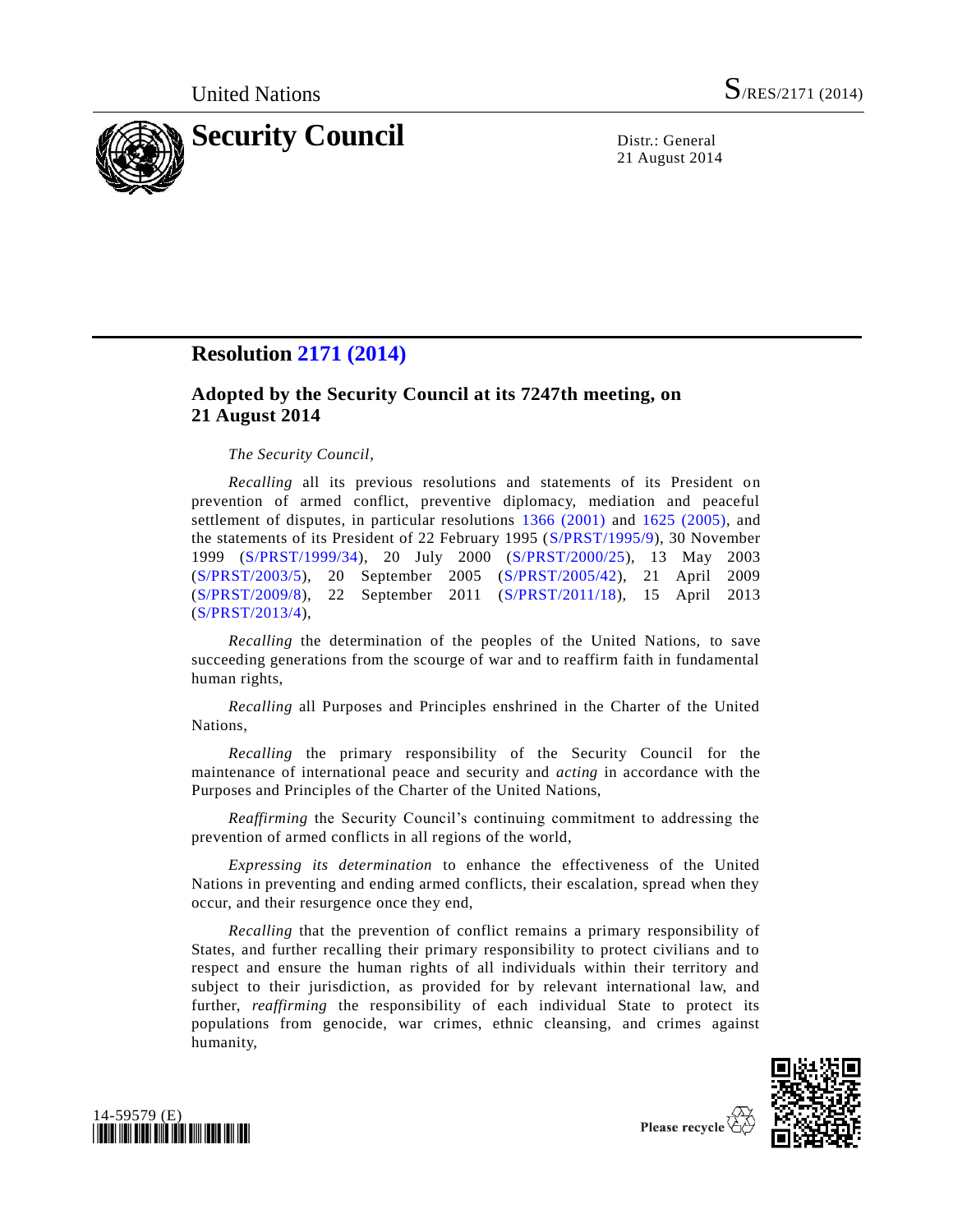*Acknowledging* the role that civil society can play in contributing to conflict prevention,

*Reiterating* the need for a comprehensive approach to conflict prevention and sustainable peace, which comprises operational and structural measures for the prevention of armed conflict and addresses its root causes, including through strengthening the rule of law at international and national levels and promoting sustained economic growth, poverty eradication, social development, sustainable development, national reconciliation, good governance, democracy, gender equality and respect for, and protection of, human rights,

*Calling* attention to the importance of early awareness and consideration of situations which may deteriorate into armed conflicts and *emphasizing* that the United Nations, including the Security Council, should heed early warning indications of potential conflict and ensure prompt and effective action to prevent, contain or end conflicts, in accordance with the Charter of the United Nations,

*Underlining* the overriding moral, political and humanitarian imperatives as well as the economic advantages of preventing the outbreak, continuation, escalation or relapse into conflict,

*Deeply concerned by* the high human cost and suffering caused by armed conflicts, as well as the material and economic costs to the countries directly affected, the wider region and international community, including through the inclusive rebuilding of states and societies in the aftermath of armed conflict, and *recognizing* that peace, security and development are mutually reinforcing, including in the prevention of armed conflict,

*Affirming that* a comprehensive conflict prevention strategy should include, inter alia, early warning, preventive diplomacy, mediation, preventive deployment, peacekeeping, practical disarmament and other measures to contribute to combating the proliferation and illicit trade of arms, accountability measures as well as inclusive post-conflict peace-building, and *recognizing* that these components are interdependent, complementary and non-sequential,

*Emphasizing* the critical role of peacebuilding and the Peacebuilding Commission in support of countries emerging from conflict, in particular through the mobilization of sustained international support to critical national capacity needs,

*Stressing* the essential role of the Secretary-General in the prevention of armed conflict, including through early warning,

*Stressing* also the importance of the Secretary-General's efforts to enhance his role, in accordance with Article 99 of the Charter of the United Nations,

*Taking note of* the report of the Secretary-General on "Preventive Diplomacy: Delivering Results" [\(S/2011/552\)](http://undocs.org/S/2011/552) and the recommendations contained therein on steps to maximize the prospects of success in United Nations preventive diplomacy efforts,

*Noting* also that terrorism is an important element in an increasing number of conflict situations and that countering incitement to terrorism, motivated by extremism and intolerance, and addressing the conditions conducive to the spread of terrorism, can complement conflict prevention efforts,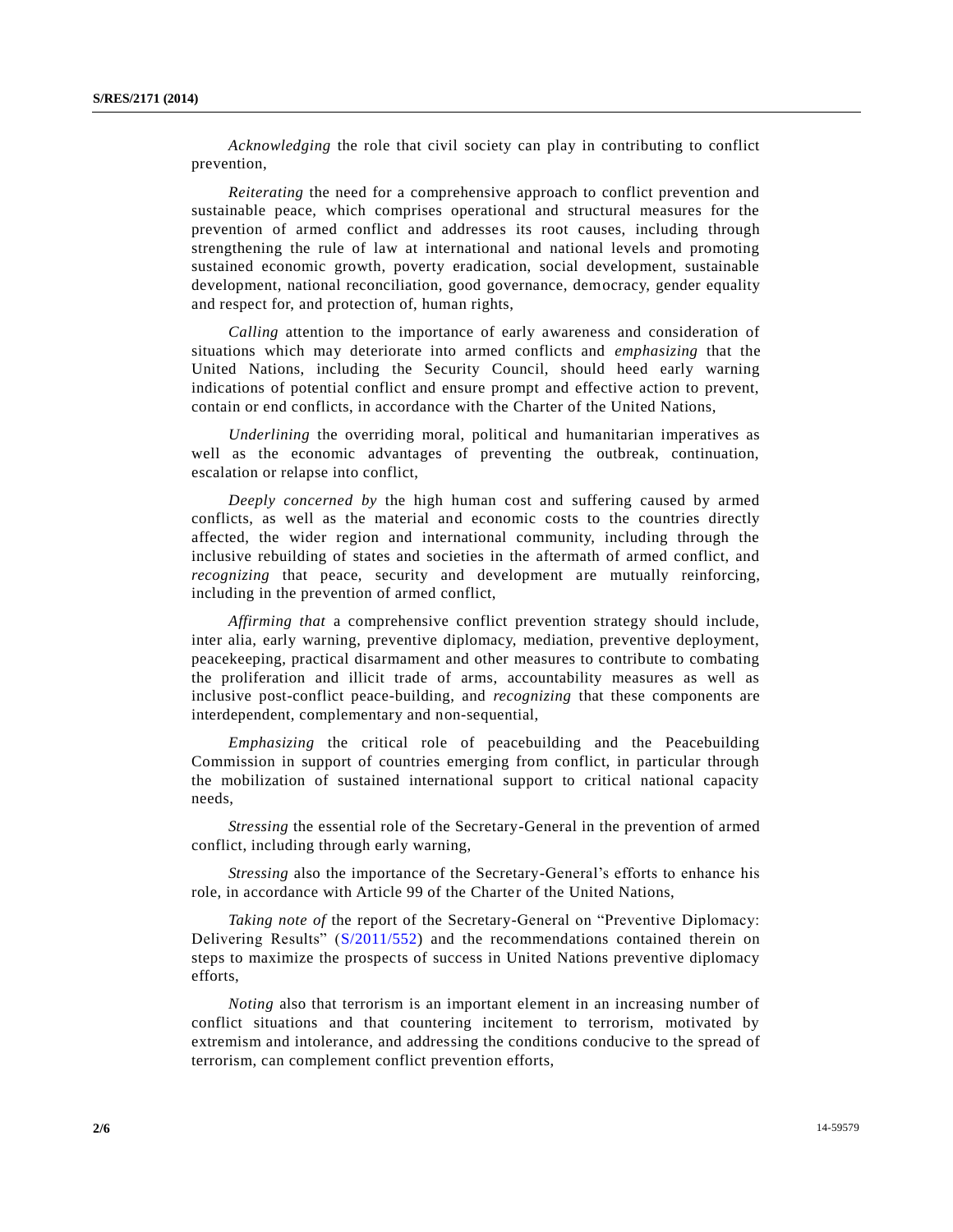*Stressing* the importance of accountability in preventing future conflicts, avoiding the recurrence of serious violations of international law, including international humanitarian law and human rights law, and enabling sustainable peace, justice, truth and reconciliation and *emphasizing* in this context the responsibility of States to comply with their relevant obligations to end impunity and, to that end, to thoroughly investigate and prosecute persons responsible for genocide, crimes against humanity, war crimes, or other serious violations of international humanitarian law and international human rights law,

*Stressing* that the fight against impunity and to ensure accountability for genocide, crimes against humanity, war crimes and other egregious crimes has been strengthened through the work on and prosecution of these crimes in the international criminal justice system, ad hoc and mixed tribunals as well as specialized chambers in national tribunals; and recognising in this regard the contribution of the International Criminal Court, in accordance with the principle of complementarity to national criminal jurisdictions as set out in the Rome Statute, towards holding accountable those responsible for such crimes; and reiterating its call on the importance of State cooperation with these courts and tribunals in accordance with the States' respective obligations,

*Reaffirming* the important role of women in the prevention and resolution of conflicts and in peacebuilding and *reiterating* its call to increase the equal, full and meaningful, participation, representation and involvement of women in conflict prevention and mediation efforts in a mutually reinforcing manner in line with resolutions [1325 \(2000\),](http://undocs.org/S/RES/1325(2000)) [1820 \(2008\),](http://undocs.org/S/RES/1820(2008)) [1888 \(2009\),](http://undocs.org/S/RES/1888(2009)) [1889 \(2009\),](http://undocs.org/S/RES/1889(2009)) [1960 \(2010\),](http://undocs.org/S/RES/1960(2010)) [2106](http://undocs.org/S/RES/2106(2013))  [\(2013\)](http://undocs.org/S/RES/2106(2013)) and [2122 \(2013\),](http://undocs.org/S/RES/2122(2013))

1. *Expresses its determination* to pursue the objective of prevention of armed conflict as an integral part of its primary responsibility for the maintenance of international peace and security;

2. *Calls upon* all States to intensify efforts to secure a world free of the scourge of war and conflict;

3. *Stresses* that the prevention of conflicts remains a primary responsibility of States and actions undertaken within the framework of conflict prevention by the United Nations should support and complement, as appropriate, the conflict prevention roles of national governments;

4. *Reaffirms* the duty of all States to settle their international disputes by peaceful means, inter alia through negotiation, enquiry, good offices, mediation, conciliation, arbitration and judicial settlement, or other peaceful means of their own choice;

5. *Recalls* Chapter VI, in particular Articles 33 and 34 of the Charter of the United Nations, and *reaffirms* its commitment to the settlement of disputes by peaceful means and the promotion of necessary preventive action in response to disputes or situations, the continuance of which is likely to endanger the maintenance of international peace and security;

6. *Recognizes* that some of the tools in Chapter VI of the Charter of the United Nations, which can be used for conflict prevention, have not been fully utilized, including negotiation, enquiry, mediation, conciliation, arbitration, judicial settlement and resort to regional and subregional organizations and arrangements, as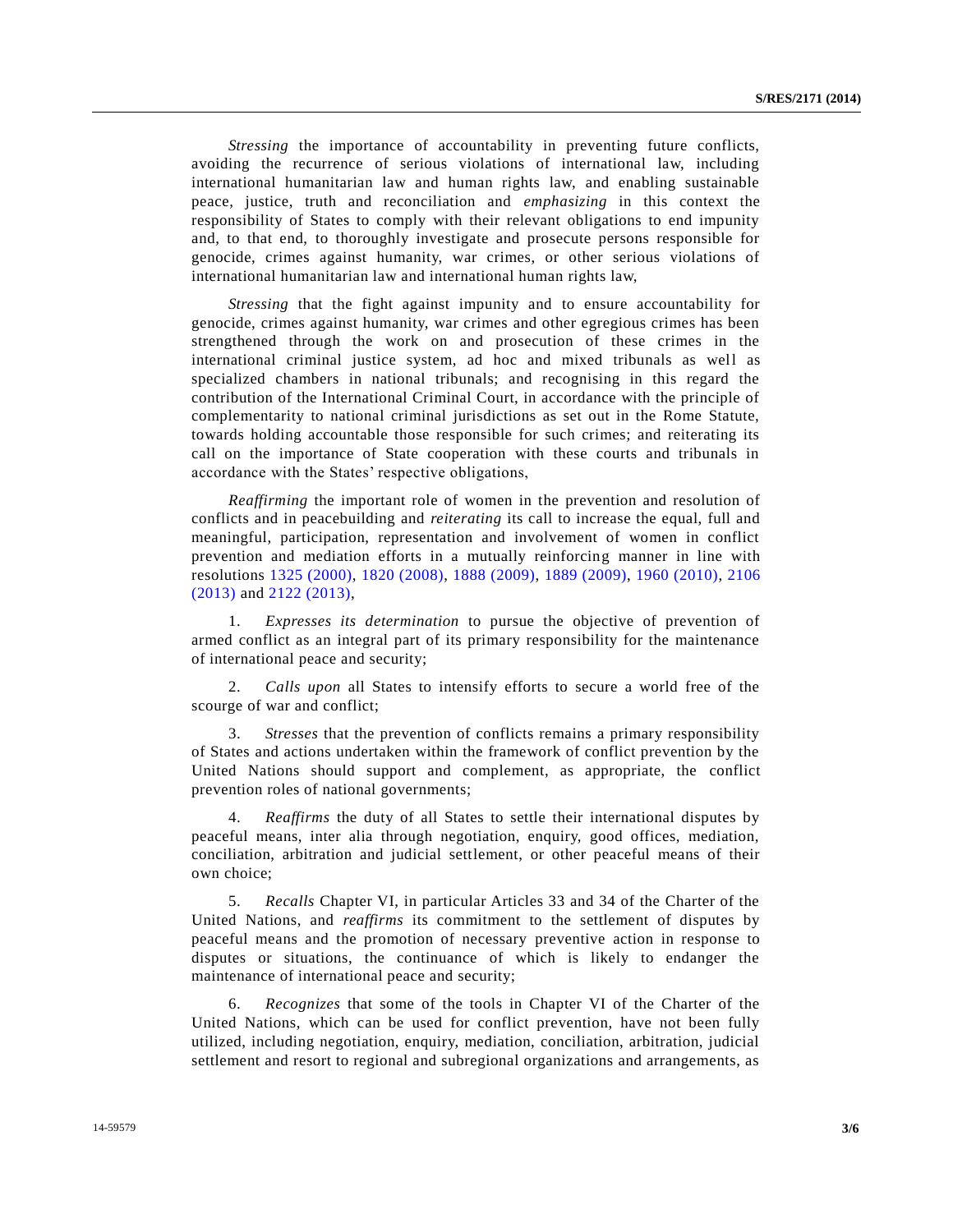well as the good offices of the Secretary-General, and *stresses* its determination to make and call for the greater and more effective use of such tools;

7. *Acknowledges* the important role the following can play in contributing to the prevention of the outbreak, escalation, continuation and recurrence of conflict;

– United Nations regional offices;

- Special Political Missions;
- peacekeeping operations;
- the Peacebuilding Commission;

as well as regional and subregional organizations and arrangements;

8. *Acknowledges* also that sanctions imposed under relevant provisions of the Charter of the United Nations are an important tool in the maintenance and restoration of international peace and security and can contribute to create conditions conducive to the peaceful resolution of situations that threaten or breach international peace and security, and support conflict prevention;

9. *Encourages* the Secretary-General to continue enhancing the use of his good offices, dispatching Representatives, Special Envoys and mediators, to help to facilitate durable, inclusive and comprehensive settlements and further *encourages* the Secretary-General to continue his early engagement in the prevention of potential conflicts;

10. *Encourages* field-based Special Political Missions and Peacekeeping Operations to enhance their assessment and analysis capabilities to prevent relapse into conflict within their existing mandates;

11. *Recognizes* that mediation is an important means for the pacific settlement of disputes, including wherever possible preventively and before disputes evolve into violence and *appreciates* the efforts of the Secretary-General to continue to strengthen United Nations mediation support capacities, including the Mediation Support Unit as a provider of mediation support to the United Nations system, in accordance with agreed mandates;

12. *Expresses* its willingness to give prompt consideration to early warning cases brought to its attention by the Secretary-General, including to the dispatch, in appropriate circumstances, of preventive political missions and *encourages* the Secretary-General to bring to its attention any matter which in his opinion may threaten the maintenance of international peace and security, in accordance with Article 99 of the Charter of the United Nations;

13. *Acknowledges* that serious abuses and violations of international human rights or humanitarian law, including sexual and gender-based violence, can be an early indication of a descent into conflict or escalation of conflict, as well as a consequence thereof; and *calls* on States which have not already done so to consider ratifying the instruments of international humanitarian, human rights and refugee law, and to take appropriate steps to implement these instruments domestically, which could contribute to timely prevention of conflicts;

14. *Encourages* the Secretary-General to continue to refer to the Council information and analyses which he believes could contribute to the prevention of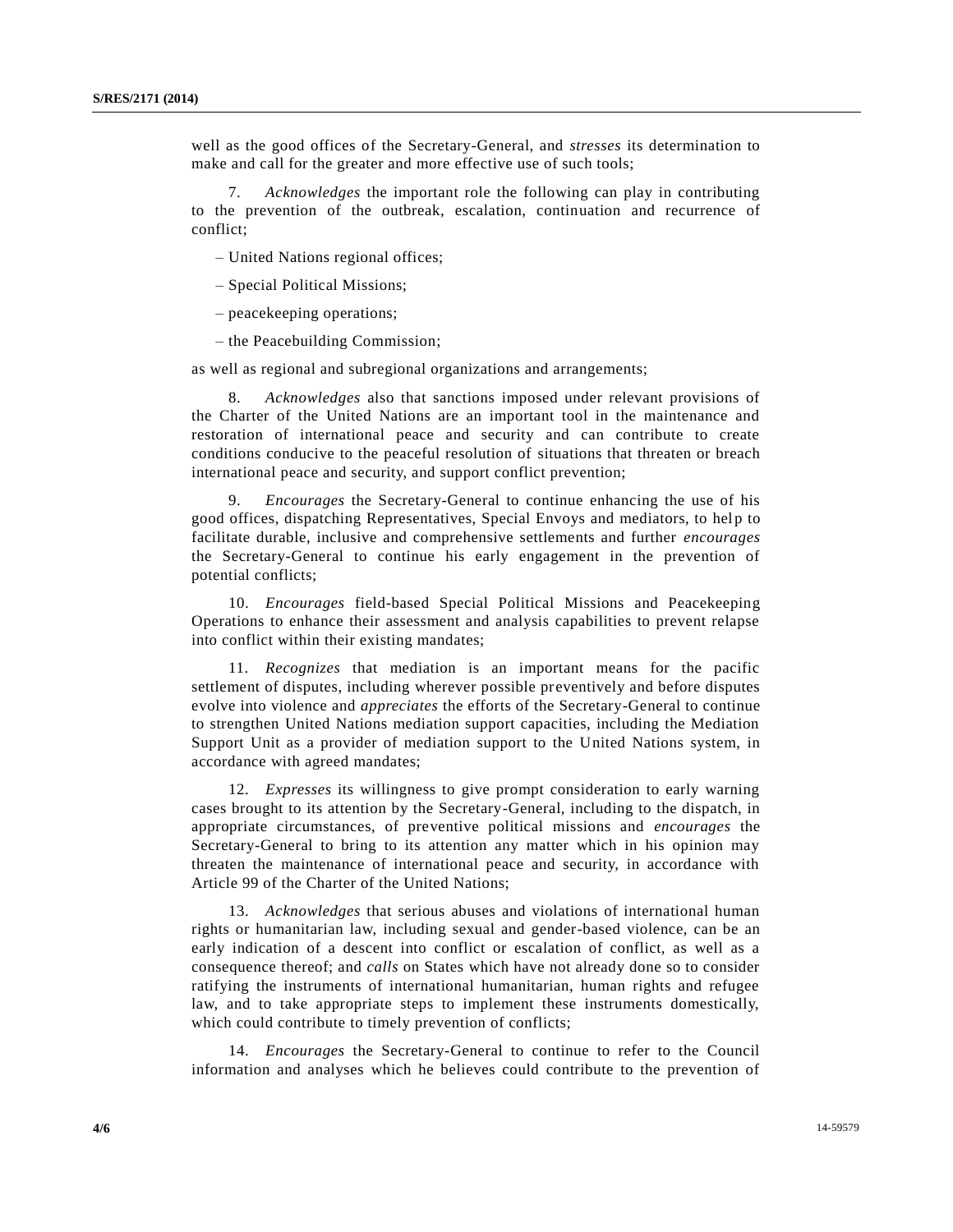armed conflict, including on cases of serious violations of international law, including international humanitarian law and human rights law, and on potential conflict situations arising, inter alia, from ethnic, religious and territorial disputes, poverty and lack of development;

15. *Expresses* its commitment to take early and effective action to prevent armed conflict and to that end to employ all appropriate means at its disposal, in accordance with the provisions of the Charter of the United Nations;

16. *Recalls* the important role of the Secretary-General's Special Advisers on the Prevention of Genocide and the Responsibility to Protect, whose functions include acting as an early warning mechanism to prevent potential situations that could result in genocide, crimes against humanity, war crimes and ethnic cleansing, as well as the important role the Special Representative on Sexual Violence in Conflict and the Special Representative on Children and Armed Conflict can play in contributing to conflict prevention; *calls upon* States to recommit to prevent and fight against genocide, and other serious crimes under international law, and *reaffirms* paragraphs 138 and 139 of the 2005 World Summit Outcome Document  $(A/60/L.1)$  on the responsibility to protect populations from genocide, war crimes, ethnic cleansing and crimes against humanity;

17. *Recognizes* the important role the Office of the United Nations High Commissioner for Human Rights and the Office of the Special Adviser on the Prevention of Genocide can play in conflict prevention and *also recognizes* the role their briefings on human rights violations and hate speech play in contributing to early awareness of potential conflict;

18. *Emphasizes* the important role that women and civil society, including women's organizations and formal and informal community leaders, can play in exerting influence over parties to armed conflict; *reiterates* the continuing need to increase success in preventing conflict by increasing the participation of women at all stages of mediation and post-conflict resolution and by increasing the consideration of gender-related issues in all discussions pertinent to conflict prevention;

19. *Reiterates* its request to the Secretary-General and his Special Envoys and Special Representatives to United Nations missions, as part of their regular briefings, to update the Council on progress in inviting women to participate, including through consultations with civil society, including women's organizations, in discussions pertinent to the prevention and resolution of conflict, the maintenance of peace and security and post-conflict peacebuilding;

20. *Expresses its commitment* to consider and use the tools of the United Nations system to ensure that early warning of potential conflicts translates into early, concrete preventive action, including towards the goal of protecting civilians, by or in coordination with the most appropriate United Nations or regional actor; in accordance with the Charter of the United Nations;

21. *Encourages* the peaceful settlement of local disputes through regional arrangements in accordance with Chapter VIII of the Charter, *acknowledges* the efforts undertaken to strengthen operational and institutional cooperation between the United Nations and regional and subregional organizations aimed at conflict prevention and in this regard *reiterates* the need to continue strengthening strategic dialogue, partnerships, and more regular exchanges of views and information at the